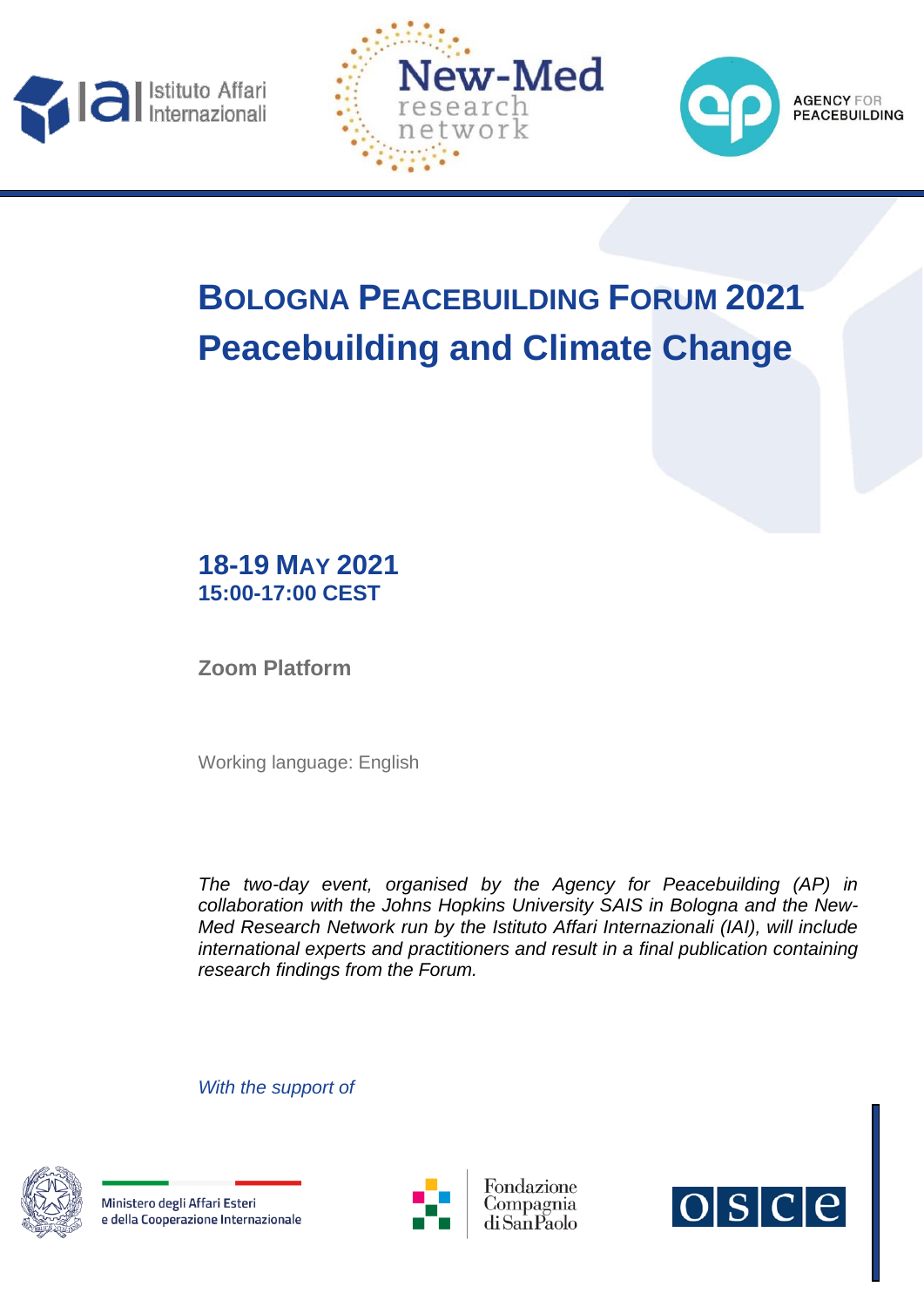## **AGENDA**

### **DAY 1**

# 15:00-16:00 **Session 1 - Climate, Conflicts and Peacebuilding** *Guiding question: How does climate change affect both the causes and evolution of armed conflicts and what are the implications for peacebuilding?* Panelists **FARAH HEGAZI,** Stockholm International Peace Research Institute **OLI BROWN,** Royal Institute of International Affairs **AYAN MAHAMOUD,** Intergovernmental Authority on Development Moderator **BERNARDO MONZANI,** Agency for Peacebuilding 16:00-17:00 **Session 2 - Environmental Peacebuilding** *Guiding questions: What opportunities do climate change and related environmental issues offer for enhancing the prospects of a durable peace?* Panelists **JULIE RAASTEN,** European Institute for Peace

**MARIKO PETERS,** European External Action Service

**OLIVIA LAZARD,** Carnegie Europe

Moderator **GIULIA CAROLI,** Consortium of International Agricultural Research Centres-CGIAR

Final Remarks: **BERNARDO VENTURI,** Agency for Peacebuilding

### **DAY 2**

### 15:00-16:00 **Session 1 - Environmental Security and Climate Change in the Mediterranean**

*Guiding questions: How is climate change impacting armed conflicts and peace processes in the Mediterranean region? What is the state of play of international climate diplomacy and multilateral efforts to address the relationship between climate change and security in the Mediterranean? What lessons can be drawn for or from other regions?*

- Keynote **GRAMMENOS MASTROJENI,** Union for the Mediterranean Speech
- Speaker **JÜERGEN SCHEFFRAN,** University of Hamburg (paper-giver)
- Discussant **MARWA DAOUDY,** Georgetown University School of Foreign Service and Center for Contemporary Arab Studies
- Moderator **EMILIANO ALESSANDRI,** OSCE Secretariat